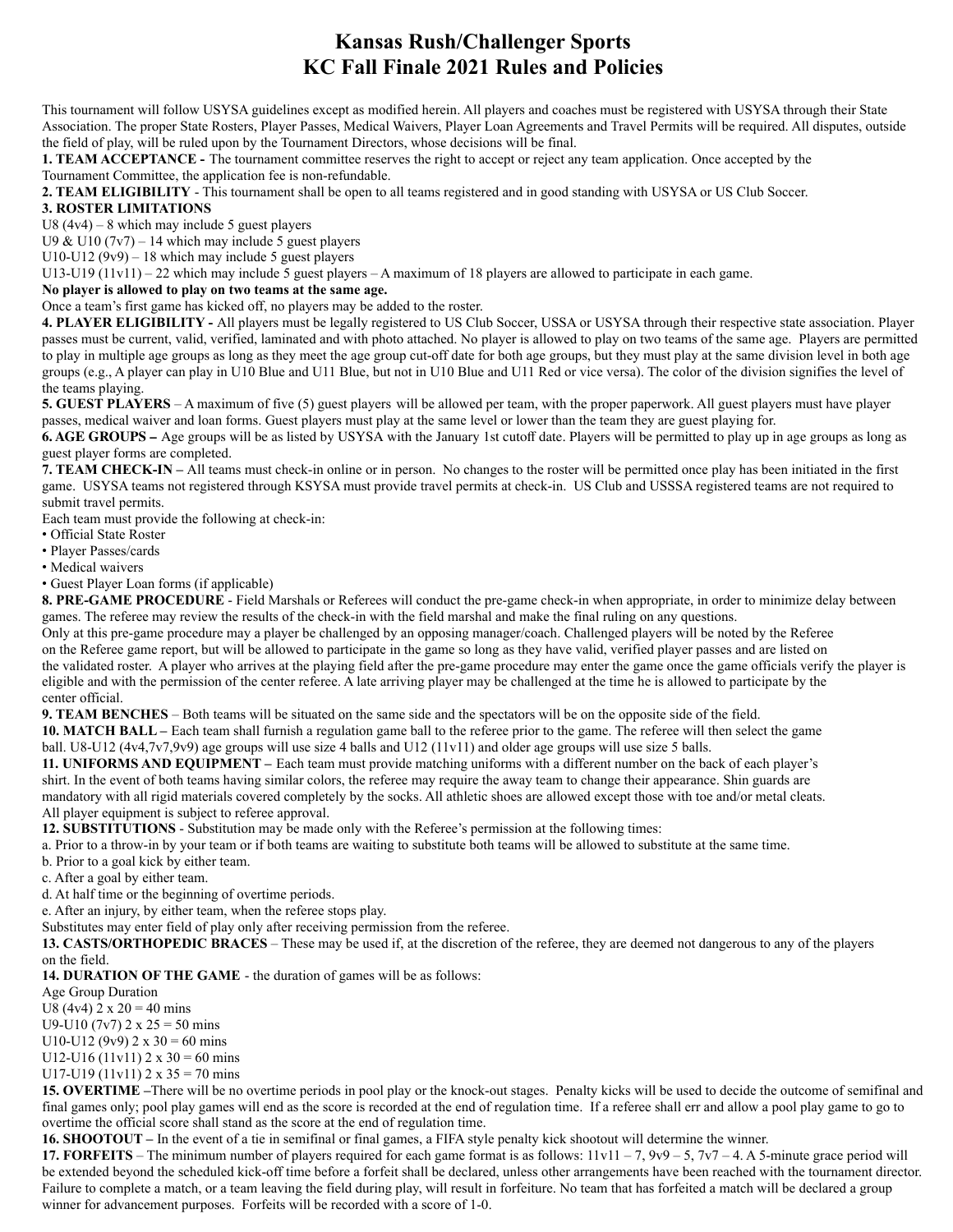**18. CONTROL OF SIDELINE CONDUCT** - Players, reserve players, managers, coaches, assistant coaches and fans are expected to conduct themselves with the letter and spirit of "THE LAWS OF THE GAME." The site directors have the authority and responsibility to remove any person(s) from the tournament for abuses to good conduct, in addition to any specific disciplinary action brought about by other authority. A maximum of three registered coaches will be allowed in the technical area. Coaches are responsible for their spectators. If the referee feels the spectators are disrupting the game, they will instruct the coaches to control them or usher them to the parking area. A coach may be ejected for his/her own and/or their spectators for additional games. If a team does not have at least one of their registered coaches in the technical area, the game will be terminated and that team will forfeit.

**19. PROTEST** - There will be NO PROTESTS. All disputes will be resolved immediately by the Site Director. These decisions will be final. Please note that under no circumstances may a referee's decision, issuance of a red or yellow card, or coach or team ejection be reviewed or overturned.

**20. DELAY OF START** - Any team delaying the start of a scheduled game by more than 15 minutes without authorization from the tournament director shall forfeit the game to the opponent. Forfeits will be recorded with a score of 1 to 0.

**21. POST-GAME PROCEDURE** - We ask that, as a mutual courtesy, both teams congratulate each other after every game. The tournament committee allows souvenir patches, pins, etc. to be exchanged during the handshake after the game. The following procedures should also be used:

• The Referee or Field Marshals will ensure the return of all player passes to each team

• Referee will complete the Game Report and deliver it with any incident reports to the Site Director Desk.

• Manager/coach of both teams will confirm the score with the referees

• Manager/coach of both teams will ensure that their sideline area is clean and that all trash is in containers.

**22. RED CARDS AND TEAM DISCIPLINE** - A red carded player will automatically miss the next scheduled game, but, depending on the severity of the unacceptable conduct, the disciplinary committee may recommend suspension up to the duration of the tournament. Further disciplinary action by the state association or national association may be recommended.

## **23. POINT SYSTEM**

3 points for a Win

1 point for a Tie

0 points for a Loss

**24. TIE BREAKERS** – If, at the conclusion of the preliminary rounds, a tie breaker is needed to determine which team moves on to the semifinals or finals, the following criteria will be utilized:

i. Head to head (not used if more than two teams are involved in the tie breaker)

ii. Goal difference (i.e. goals scored minus goals allowed with 4 goal maximum differential, e.g. 10-1 games will be deemed 5-1)

iii. Most shut-outs

iv. Fewest goals allowed

v. Sudden death Penalty Kicks

**25. SHORTENING OF GAMES**. - In the event unusual conditions necessitate rescheduling, curtailment, or cancellation of games, the Tournament Director shall have absolute authority to make these changes to best serve the interest of the tournament.

**26. SHORTENING OF GAMES & WEATHER ISSUES**. - In the event unusual conditions necessitate rescheduling, curtailment, or cancellation of games, the Tournament Director shall have absolute authority to make these changes to best serve the interest of the tournament.

It is possible that weather conditions may lead to stoppages in play. In the event that lightning/storming causes delays, the following procedures will be followed in order to ensure that we can keep games running on time over the course of the weekend.

1. If the delay occurs while the game is in progress, and the game cannot be restarted before the start of the next scheduled game, then the score of that game will be considered final. This is regardless of the length of time that the game had been played.

2. If conditions prevent a game from being played at all, the game will be listed as a 1-1 tie, and both teams will be awarded one point.

3. If a game can be started during its scheduled time, referees will be instructed to ensure that the following game starts on time. The game will be shortened accordingly.

4. If a game can be restarted during its scheduled period, it will also be shortened to ensure that the next game starts on time.

**27. REFUND POLICY** – The Tournament Committee, and/or host affiliate will not be responsible for any expenses incurred by any team due to the cancellation in part or whole of this tournament or due to any team being removed from the tournament. Tournament cancellation prior to the commencement of the event will result in a refund of all but \$170 of the total registration fee (to cover fixed costs such as staff costs, referee assignor fee, medals/trophies, printing/mailing, facility rentals, equipment rental, online registration fees, sanctioning costs, credit cards fees, etc,). Once the tournament begins, refunds for guaranteed games (3) not played will be given at a rate determined by the Tournament. (This is normally the total registration fee minus the \$170 tournament fee, divided by the number of guaranteed games (3) not played). However, once two rounds of games have been played, no refunds will

Teams withdrawing after the registration deadline, as listed on the tournament application, will forfeit their entire entry fee.

**28. TOURNAMENT FORMAT** – The following formats will be used throughout the tournament:

i. Divisions with 4 teams – there will be one pool with each team playing against each other. The two top teams will advance to

the finals

be given.

ii. Divisions of 5 teams – Each team will play against each other (4 games each). The two top teams by record (then by tie breakers listed in section 24) will be declared champion and finalist.

iii. Divisions of 6 teams – There will be 2 brackets of 3 teams each. Each team will play the other two in its bracket and one crossover game. The top team in each bracket will advance to the final.

iv. Divisions of 8 teams – There will be 2 brackets of 4 teams. No crossover game with the top teams in each bracket meeting in the finals

The City of Overland Park, Overland Park Soccer Complex, Challenger Sports, Shawnee Soccer Club, KYSA, USYSA, tournament sponsors or any authorized representative, agent or employee of these shall not be responsible for any expense incurred by any team or person if the event is cancelled, in whole or in part, for any liability for personal injury or property loss in connection with traveling to, from or participating in the tournament. Every team,